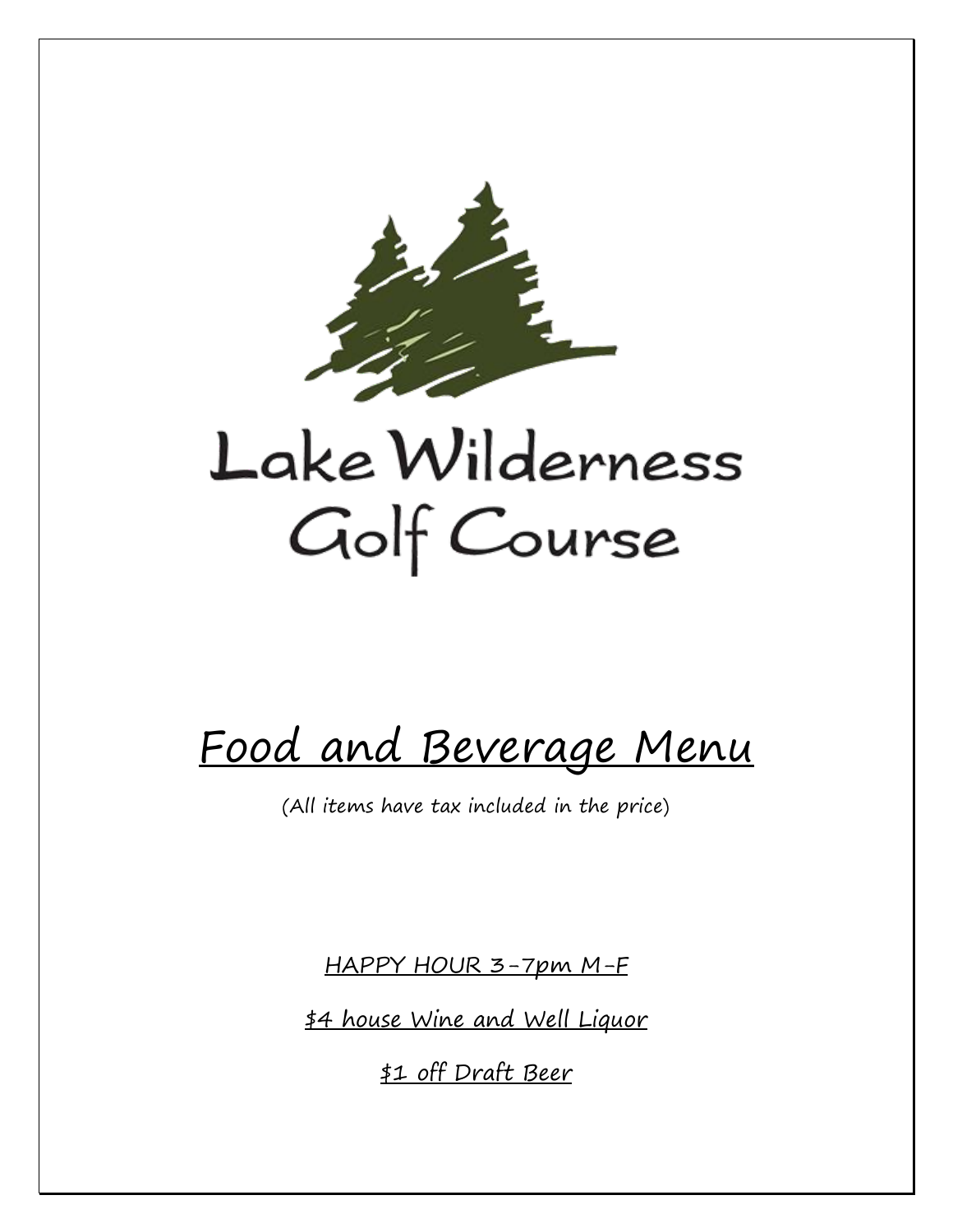## **BRUNCH**

**PUTTING FOR PAR-FAIT | \$6**  Yogurt layered with fruit and granola.

#### **BREAKFAST SANDWICH | \$6**

Cheddar cheese, egg, and your choice of meat (bacon, ham, or sausage) on a toasted english muffin.

#### **BREAKFAST BURRITO | \$7**

Eggs, cheese, bacon, pico, and taco sauce all wrapped up in a tortilla.

#### **AMERICAN BREAKFAST | \$12**

(2) Eggs, hashbrown, jelly & toast, sausage, bacon

#### **CORNED BEEF HASH | \$12**

Corned beef, red potatoes, sauteed onions, cheese, and topped with (2) eggs

# **SOUP & SALAD**

#### **SOUP OF THE DAY | C \$4 / B \$6**

Please ask your server for details on today's soup!

### **SOUP & SANDWICH COMBO | \$7**

Half a deli sandwich and a cup of soup.

#### **HOUSE SALAD | \$7**

Chopped romaine, diced tomato, shredded cheddar & croutons. Served with your choice of dressing.

#### **CHICKEN CAESAR SALAD | \$12**

Chopped romaine, a chicken breast (crispy or grilled), tossed with croutons in a Caesar dressing and topped with parmesan cheese.

#### **Dressing Options:**

Ranch, Caesar, Honey Mustard, Bleu Cheese, Raspberry Vinaigrette, 1000 Island, or Italian.

## **APPETIZER**

**FRIES or TATER TOTS | \$6** A small basket full**.**

## **CHIPS & PICO DE GALLO | \$6**

Small basket of chips with a side of salsa.

#### **SOFT PRETZELS (2) |\$ 6**

Oven baked and lightly salted pretzel served with a side of cheese sauce.

#### **MOZZARELLA STICKS (6) | \$8**

Breaded & deep fried, served with marinara sauce.

#### **OB - ONION RINGS | \$8**

Breaded and deep-fried onion rings with a side of honey mustard sauce.

#### **JALAPENO POPPERS (6) | \$10**

Baked jalapenos, with cream cheese filling, wrapped in bacon.

#### **19th HOLE - NACHOS | \$10**

Pile of tortilla chips topped with nacho cheese, beef, pico de gallo, and sour cream.

#### **QUESADILLA | \$10**

Your choice of grilled chicken or beef, served with sour cream and pico.

## **KIDS MENU**

A small soft drink and fries included! \*\*\*\* 12 years of age and under \*\*\*\*

**HOT DOG | \$7**

**FISH "N" CHIPS | \$7**

**CHICKEN TENDERS | \$7**

**CHEESE QUESADILLA | \$7**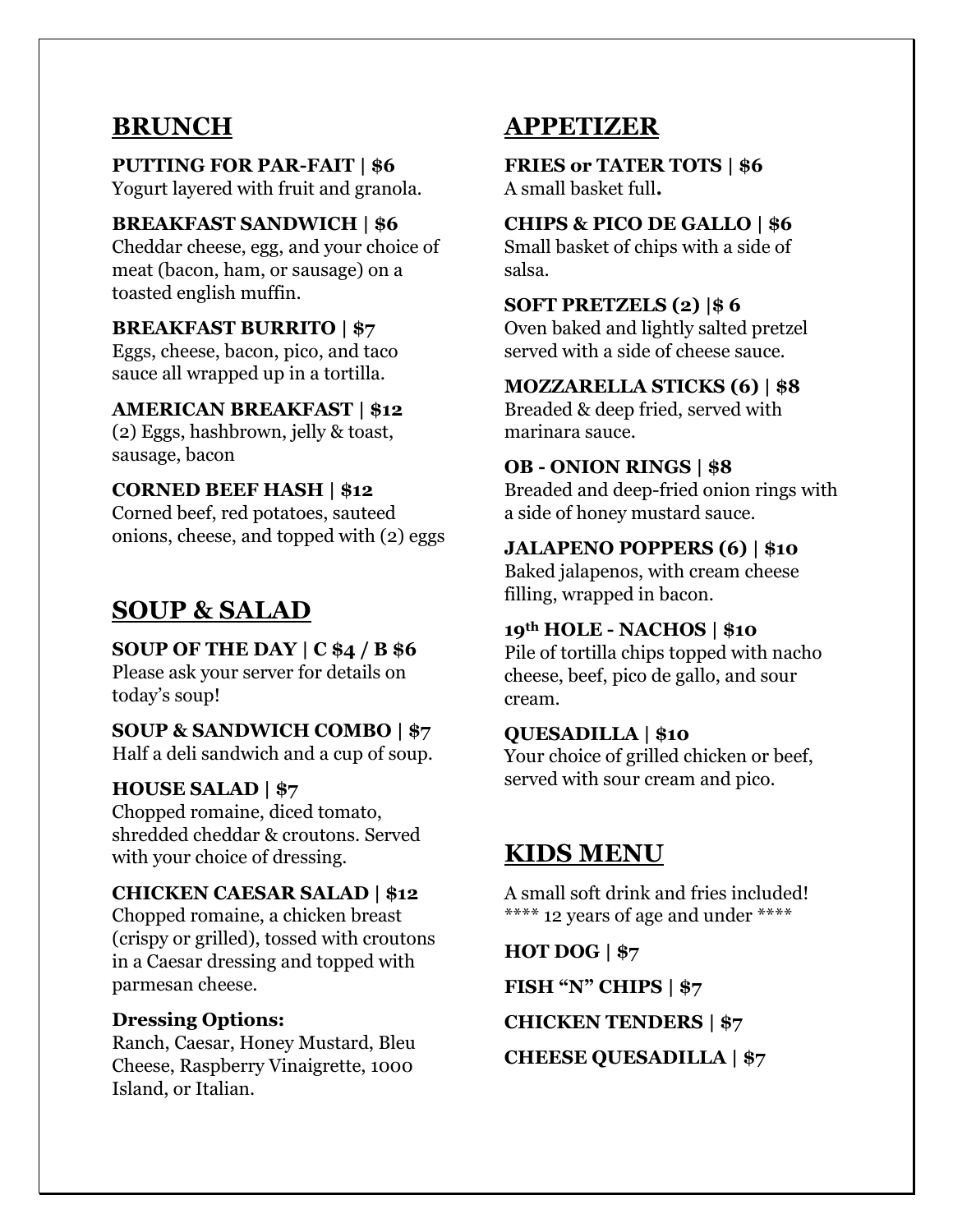## **SANDWICHES**

All items come with fries

#### **DELI SAND - WEDGE | \$10**

Comes with lettuce, tomato, and mayo and you choose the rest!

**Meat:** ham, turkey, roast beef. **Cheese:** american, swiss, pepper jack. **Bread:** sour dough, wheat, rye, sub roll.

### **FISH SANDWICH | \$10**

A deep fried cod filet, tartar sauce, lettuce, and tomato on top of a sesame seed bun.

#### **FOR BIRDIE! | \$10**

Crispy chicken, bacon, ranch, tomato, and lettuce on a toasted sesame seed bun.

#### **SHRIMP PO-BOY | \$12**

Beer battered shrimp, chipotle aioli, lettuce, and tomato on a hoagie roll.

#### **REUBEN |\$12**

Corned beef, sauerkraut, swiss cheese, thousand island dressing, on toasted rye.

#### **WILDERNESS CLUB | \$12**

Turkey, ham, bacon, cheddar, swiss, mayo, lettuce & tomato. Served on toasted sourdough bread.

### **FRENCH DIP | \$14**

Sliced roast beef, sauteed onions, & melted swiss served on a toasted french roll. Served with a side of Au Jus.

## **SIDES**

Onion Rings Potato Salad

Fries/Tater Tots House/Caesar Salad

# **HOT DOGS & BURGERS**

All items come with fries, except the Western Burger

#### **JUST A DOG - LEG LEFT | \$6**

1/4 lb. all beef hot dog butterflied and grilled on a bun, no toppings or side.

## **WILDERNESS DOG | \$8**

1/4 lb. all beef hot dog topped with onions, relish & sauerkraut. Served with fries.

#### **SEATTLE DOG | \$8**

 $\frac{1}{4}$  lb. all beef hot dog topped with cream cheese & grilled onions. Served with fries.

#### **WILDERNESS BURGER | \$12**

Grilled 1/3 lb. Angus beef patty, american cheese, mayo lettuce, tomato, pickle & onion on a toasted sesame seed bun.

#### **WESTERN BURGER | \$12**

1/3 lb. Patty, pepper jack cheese, sauteed onions, BBQ sauce, with a side of onion rings.

## **LARGE BASKETS**

### **FISH & CHIPS | \$12**

Wild caught alaskan cod, breaded and deep fried, served with fries & tartar sauce.

### **SHRIMP & FRIES | \$12**

Redhook beer battered shrimp on a pile of fries, served with cocktail sauce.

#### **CHICKEN TENDERS & FRIES | \$12**

Crispy chicken tenders served with fries and ranch.